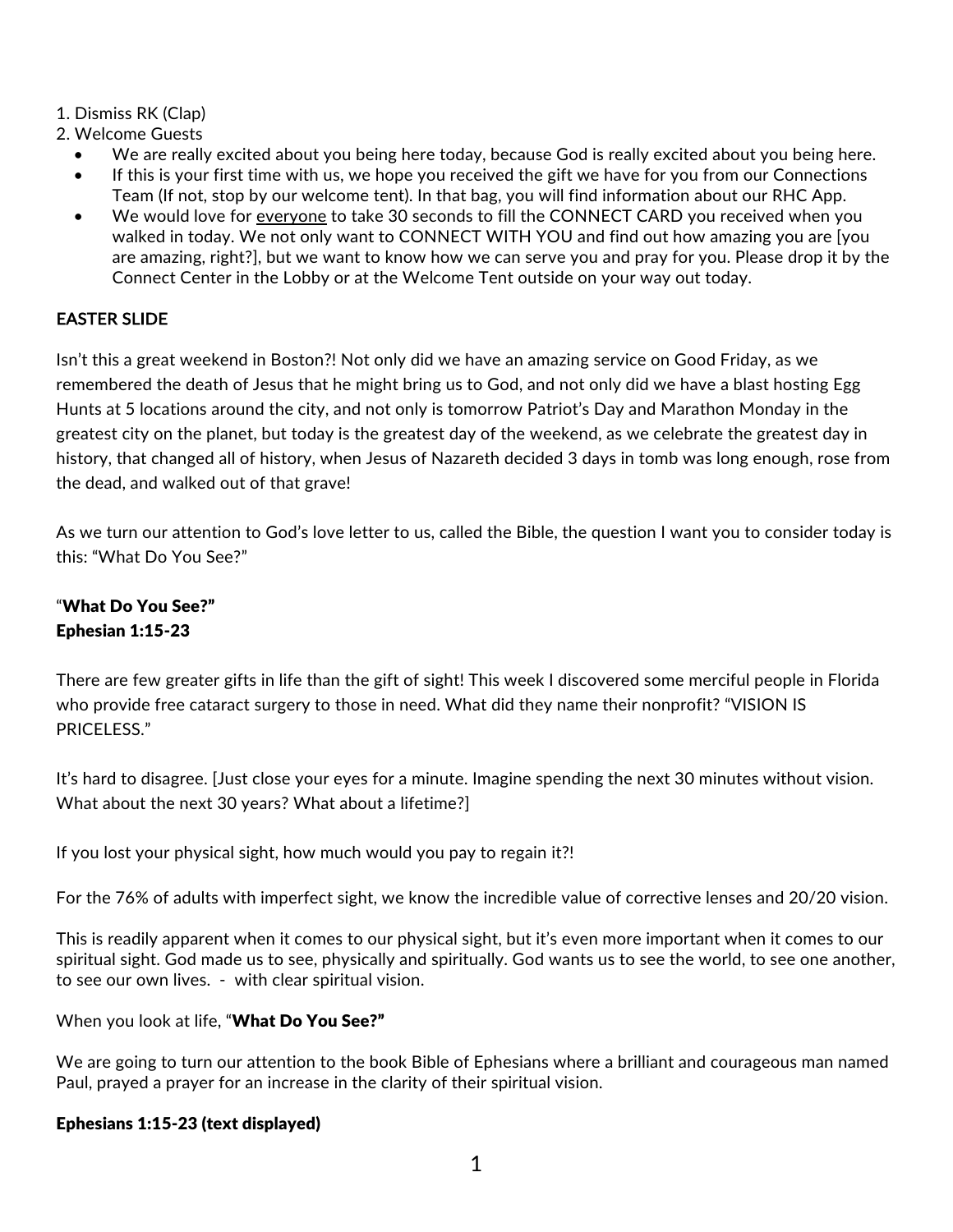As we consider these words, I hope you will…

#### The Point: See what God offers you through Jesus.

Paul begins his prayer by expressing gratitude for these Jesus followers in Ephesus. He names two primary reasons:

- 1. Their faith in Jesus. They made Jesus their ultimate priority. God was now the reality from which everything else derived its meaning and fulfillment. Their love for God changed the way, #2…
- 2. They loved people. I'm just telling you, when you experience God's love, when you live and walk in it day by day, YOU WILL love the people around you in a qualitatively different way.

Then, in vv. 17-18, Paul asks God to enlighten the "eyes of their hearts" through the work of his Holy Spirit. Again, we can enjoy perfect physical vision *and miss* the spiritual significance of why we're here, what life is about, and where we're going. There's seeing (with our EYES), and then there's SEEING (with our HEARTS).

Helen Keller, a woman born deaf and blind, become one of the most influential people of the 20th century. She once famously said, "The only thing worse than being blind is having sight but no vision."

God wants us to live with vision, HIS VISION. God wants us to know, understand and experience the three things he talks about in verses 18-23: HOPE, LOVE, and POWER.

### "WHAT DO YOU SEE?"

I want to ask you three very important questions about your spiritual sight. The first is this:

#### 1. When you look at tomorrow, do you see hope? (1:18)

First, Paul wants them to *"know what is the hope which he has called you"*

When we talk about hope, we're talking about a confident expectation that our deepest desires will be fulfilled.

Hope is so important for a couple of reasons.

#1. There is so much brokenness in our world that can cause us to lose hope like the subway shooting in Brooklyn, the war in Ukraine; as well as the vast and rising number of people effected by anxiety, depression, and addiction.

#2. We put our hope in so many things we think will deliver (work, relationships, degrees, achievement, the pursuit of pleasure) only to discover they are false hopes, empty hopes.

We need a sure hope, a lasting hope. That's the kind of hope Paul wants us to see. This is not a "I hope I get that job." OR "I hope gas prices will fall." Maybe I will. Maybe I won't. Maybe they will. Maybe they won't."

No, this is a hope we can count on!

#### The good news of JESUS is a message of HOPE.

• Jesus was crucified on Friday. From the perspective of his followers, it was the DARKEST DAY.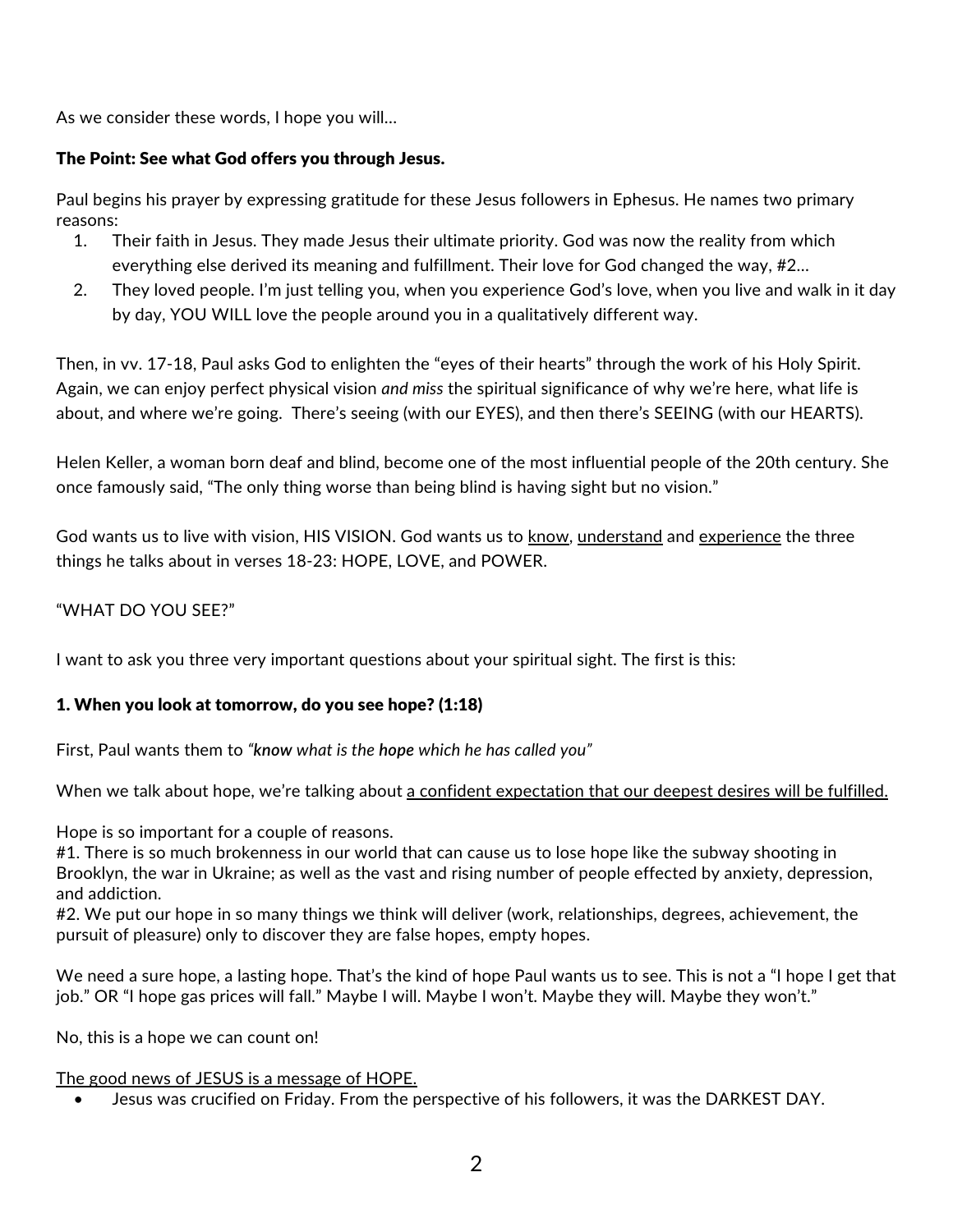- On Saturday, the ominous overtones of shock and sadness moved in like a cold, New England winter day. But as my guy Rich Villodas said this week, Jesus' dying words were: "It IS finished," not "I AM FINISHED," because he was just getting started!!!
- On Sunday… against the darkness, against the pain, against their grief and despair a RAY OF HOPE dawned like never before as Jesus came back to LIFE!

Now, the resurrection of Jesus delivers the greatest reason for the TRUEST HOPE.

- We have personal hope! While our rejection of God left us separated from God, Jesus said:
	- ⁃ "I am the resurrection and the life. Whoever believes in me, though he die, yet shall he live, and everyone who lives and believes in me shall never die. Do you believe this?" (John 11:25- 26)
	- Now, because of Jesus, we have no fear of death! We have LIFE NOW & LIFE FOREVER with God through his sacrifice in our place on the cross and his astounding resurrection!
	- We simply have to believe in him (to trust him to place our lives into his hands) and we will experience all God offers us! If you have not done that, there's no better time than today!
- But it's not just personal. This HOPE is for nothing less than the renewal and restoration of our world. A day is coming when all wrongs will be made right, all brokenness and evil will disappear!There will be no more tears, no more sickness or cancer, no more injustice or abuse. Just unending life, joy, and peace!

## Where do you place your hope?

- Life is...
	- ⁃ more than keeping our Wordle streaks alive! I'm at 28. That's 28 for 28 all time. Just saying…
	- ⁃ more than our dream job,
	- more than making a lot of money,
	- more than enjoying the very best of human relationships.
	- More than having a lot of fun.
- As great as all these things are, deep down we LONG for something more, a better hope.

This is why C.S. Lewis said: "If we find ourselves with a desire that nothing in this world can satisfy, the most probable explanation is that we were made for another world."

T: When you look at tomorrow, do you see hope? JESUS CAME, LIVED, DIED and ROSE AGAIN to call us into a true and lasting HOPE!

## 2. When you look at God, do you see love? (1:18)

Secondly, he prays they would *"[know] the riches of his glorious inheritance in the saints"*

- An inheritance refers to something valuable you receive from someone else, usually upon their death. For many, if not most people, it will be the most valuable gift they ever receive.
	- ⁃ (I need you to be honest for a minute…) Raise your hand if you'd be happy to change your last name to Gates or Bezos when the time is right. Don't lie!!
	- ⁃ Or maybe some rich Bostonian will follow the lead of the wealthy Portuguese aristocrat, Luis Carlos de Noronha Cabral de Camaram. who had no heirs of his own and chose 70 names out of a Lisbon phone book to inherit his wealth. That could happen to you! Probably won't! Haha…
- As we take a closer look at Paul's prayer, it is surprising to discover he is not talking about our inheritance, but *GOD'S inheritance,* "the RICHES of God's GLORIOUS inheritance IN THE SAINTS."

In biblical terms a "saint" does not refer to the most influential people in church history, but anyone who follows Jesus!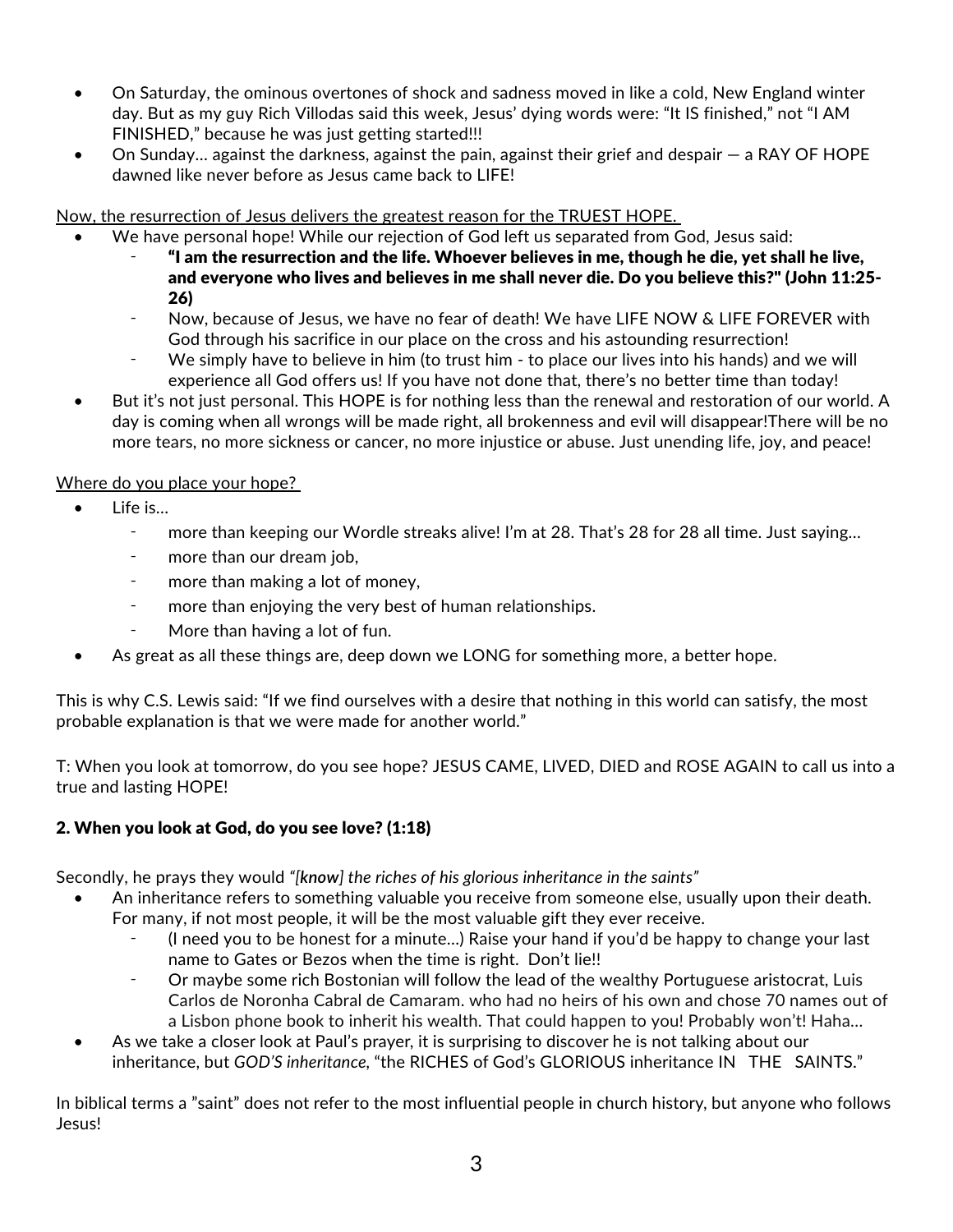Can you believe that's how God feels about you? You may not feel loved or valued by anyone in your life… but God says…

- "You're incredibly valuable to me.
- I call you 'glorious!' I look upon you with complete pride and unrivaled affection!
- You are my inheritance, the treasure I am waiting for!"

Just when you think you've got God figured out. Just when you think he exists to boss us around, or keep track of how well we're performing, he says, "I delight in you, simply because I LOVE YOU!"

Listen, God loves you more than you've ever thought about loving anyone. Our greatest love is the faintest expression of his infinite love!

- What an astounding discovery to learn that God delights *in us!*
- What a cure for our insecurities. I want you to like me, but I don't need you to like me. Why? God loves me!
- What healing for our mental and emotional battles. I'm telling you, when this truth works itself down deep into our souls, it brings new levels of freedom, confidence, and joy!

You say, "Tanner, this sounds good, but how can we be sure God loves us like that?" Look to the cross.  $\overline{\phantom{a}}$ 

"God showed how much he loved us by sending his one and only Son into the world so that we might have eternal life through him. This is real love—not that we loved God, but that he loved us and sent his Son as a sacrifice to take away our sins." (1 John 4:9-10)

 $\overline{\phantom{a}}$ 

T: When you look at tomorrow, SEE HOPE! When you look at God, SEE LOVE! Finally…

#### 3. When you look at today, do you see power? (1:19-23)

God does not simply provide hope for tomorrow. He delivers power for today.

In verse 19, Paul prays that we would see, KNOW and EXPERIENCE, *"the immeasurable greatness of his power toward us who believe according to the working of his great might"*

- Paul uses the strongest words he can find to describe the unlimited power of God.
- He stacks word after word to communicate the overwhelming power of God to effect change in us and through us.
	- ⁃ He says it's "immeasurable greatness" (s*ome translations say "surpassing greatness"; others say "incredible greatness" or "incomparable greatness")*
		- He says this power works according to God's "great..." "might..."
- Then, to elevate his prayer even further, Paul quickly moves to where this power was most impressively displayed.

*Verse 19. "this immeasurable great power* [IS THE SAME POWER – verse 20] *that he worked in Christ* (you ready for this?) *when he raised him from the dead"* 

HAPPY EASTER!. This is wild! Bust out the mind-blown emoji!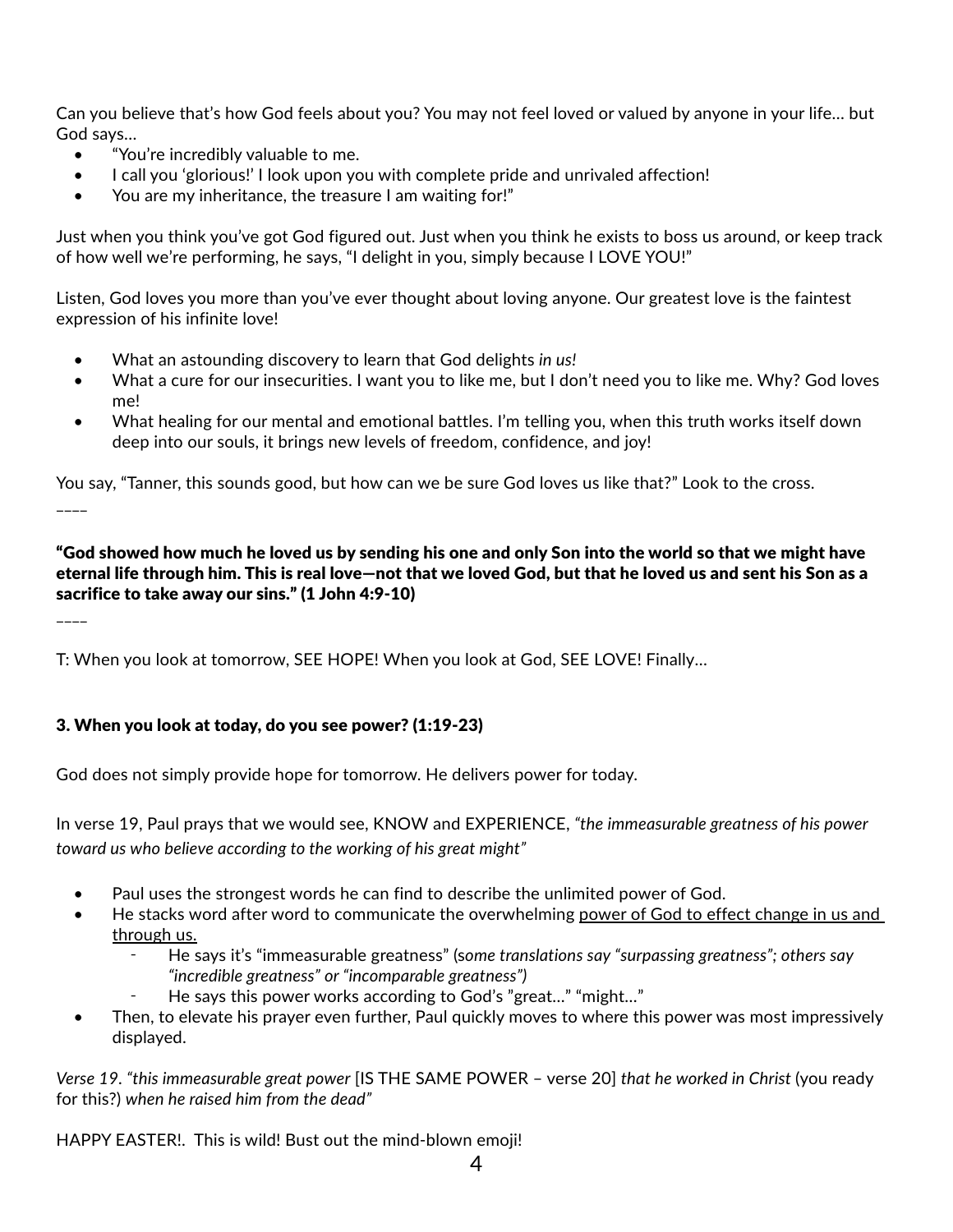Think about it: how much power does it take to make someone who is dead, undead? It takes divine, supernatural, dare we say, miraculous power. Never in the history of the world has someone been raised from the dead by their own power.

Paul says, THAT POWER, is ALIVE - IN - YOU.

And if that weren't enough, he goes on to elaborate in verses 20-23 by saying this power that raised Jesus from the dead, available to us, is also the same power that…

- caused Jesus to ascend to the right hand of God where he presently reigns over EVERYTHING (v.20).
- enables Jesus to dominate all other spiritual forces (v.21).
- gives him the name that is above every name (v.21). No person, no kingdom, no other god can rival his status.
- AND just to make sure everything is covered... Paul says it is the same power that put "all things under" his feet" (he has all authority).

Jesus now leads his people with this kind of power.

What does that mean for us? It means everything.

Answer this question: Is Paul praying they would receive a new power? Or Is Paul praying they would know a power they already possess? It's not a new power, but a power they already possess!

Because the SAME POWER that raised. Jesus from the dead is now working in us by God's Spirit (cf. Ephesians 3:16)…

- There is no opportunity we can't step into
- and no challenge we can't step through.

Resurrection power is IN YOU. Somebody say: "I have the power."

- You have the power to love people with a divine love.
- You have the power to live each day with the joy of heaven.
- You have the power to walk through sorrow with a supernatural peace.
- You have the power to serve others, seek justice, and extend forgiveness you never thought possible.

God has given you HIS POWER. IF YOU HAVE JESUS, YOU HAVE GOD'S POWER.

T: When you look at tomorrow, do you SEE HOPE? When you look at God, do you SEE LOVE? When you look at today, do you SEE POWER?

My prayer for you is that you will…

#### The Point: See what God offers you through Jesus.

On this special Easter Sunday, I want to give everyone an opportunity to respond to what you've heard.

God has a sure hope for you. God loves you more than you can imagine. God wants you to experience his power to live with purpose and navigate all of the highs and lows of life.

Please pull out the Connect Card you received when you walked in… I have no doubt God has spoken to you in a specific way today. We would love for you to share that with us, so that we can pray for you and support you in your spiritual journey.